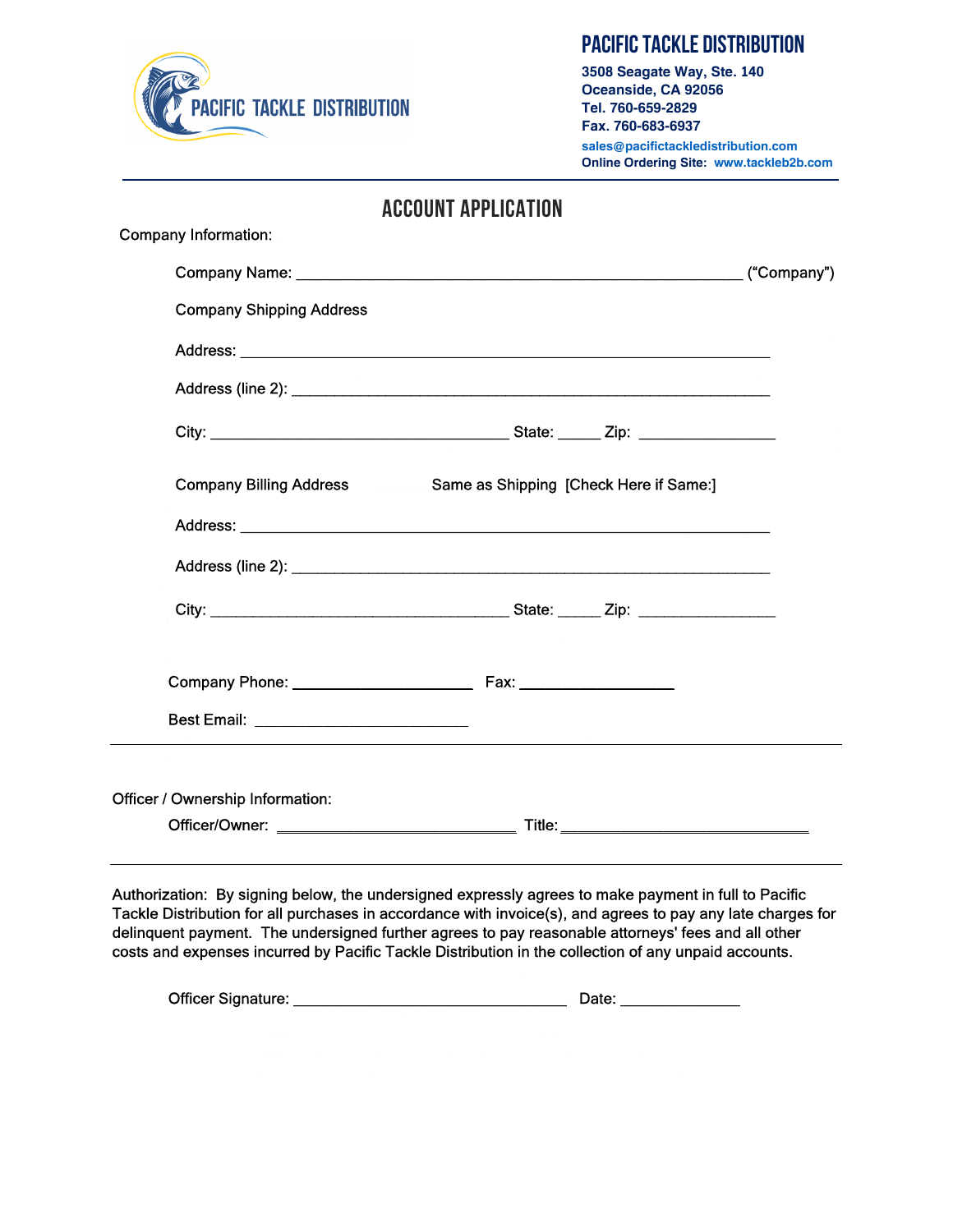

#### **ADDITIONAL INFORMATION REQUIRED:**

#### **PART 1. BUSINESS SHIP-TO ADDRESS**

We will only ship to a business address (non-residential address). Is your ship-to address on page 1 a Business Address? Select Yes or No: NES NO

*As part of the review process, we may request pictures of your business location to be emailed to [sales@pacifictackledistribution.com](mailto:sales@pacifictackledistribution.com)*

### **PART 2. RESELLER CERTIFICATE / SELLER'S PERMIT**

### [PLEASE SELECT ONE OF THE FOLLOWING. **ONE MUST BE SELECTED**.]

My company is based in California. *If Yes, COMPLETE the attached "California Resale Certificate" AND EMAIL a copy of your Seller's Permit to sales@pacifictackledistribution.com*

My company is based OUTSIDE of California, in a jurisdiction that DOES ISSUE SELLER'S PERMITS. *If Yes, you do NOT need to complete the attached California Resale Certificate BUT YOU MUST EMAIL a copy of your Seller's Permit to [sales@pacifictackledistribution.com](mailto:sales@pacifictackledistribution.com)*

My company is based OUTSIDE of California, in a jurisdiction that does NOT issue Seller's Permits.